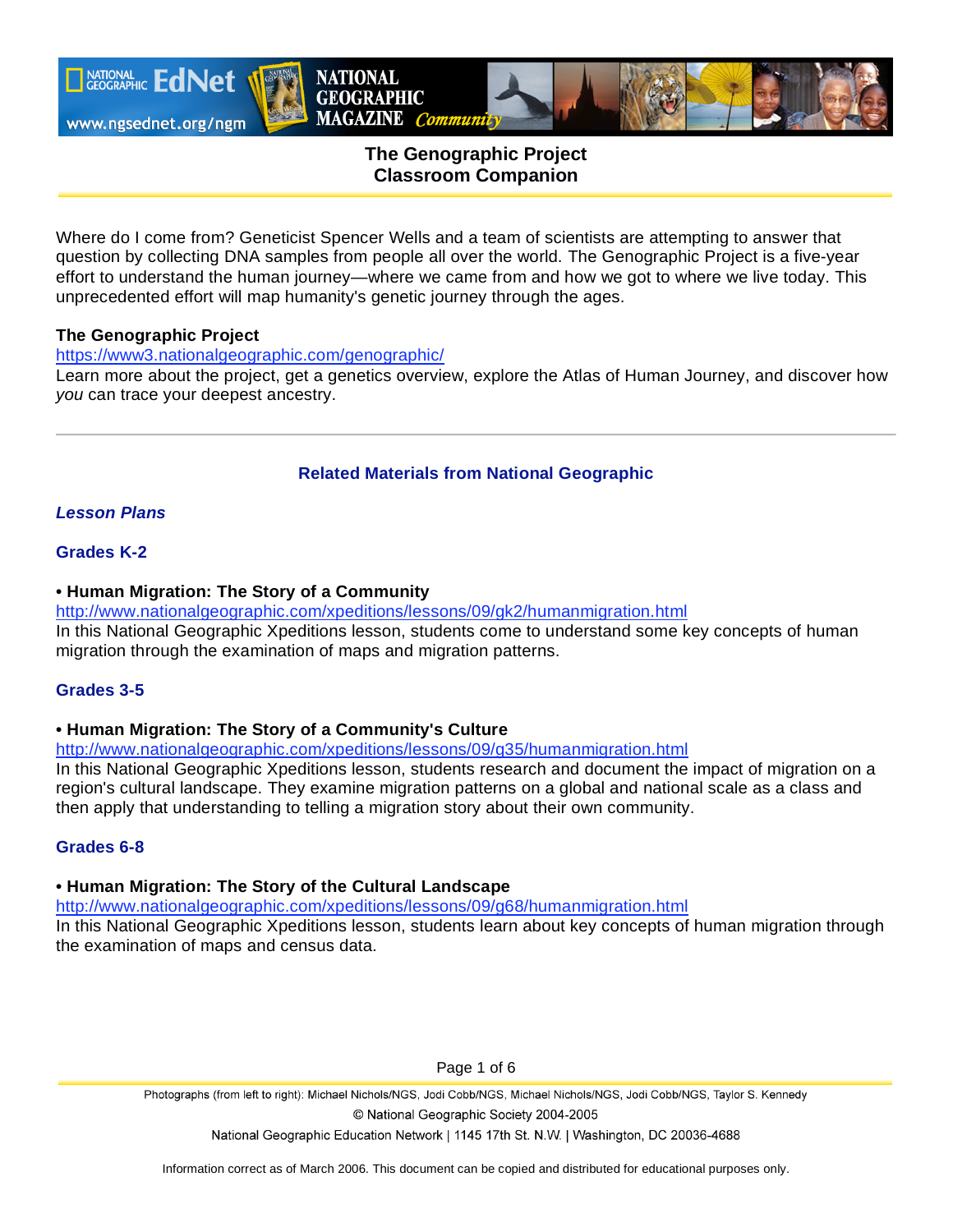

I NATIONAL EdNet

# **The Genographic Project Classroom Companion**

### **Grades 9-12**

### **• Genographic: Mapping the Human Journey**

http://www.nationalgeographic.com/xpeditions/lessons/09/g912/genographic1.html

**NATIONAL GEOGRAPHIC** 

MAGAZINE Community

In this National Geographic Xpeditions lesson, students explore the concept of migration from a historical perspective. Students define migration, focus on the different types of movements of people, examine causes and examples of migration, and consider the impact of historical events.

#### **• Genographic: Permanent Markers**

http://www.nationalgeographic.com/xpeditions/lessons/09/g912/genographic2.html

In this National Geographic Xpeditions lesson, students review background information about the basics of DNA and chromosomal structure. They then explore the Genographic Project and the work of lead scientist Dr. Spencer Wells.

# **• Connecting the Dots: Genographic's Markers in Context**

http://www.nationalgeographic.com/xpeditions/lessons/09/g912/genographic3.html

In this National Geographic Xpeditions lesson, students examine markers of human migration. Students begin by conducting a hands-on study of patterns of genetic markers. They consider ways in which contextual information provides scientists with clues about ancient migratory patterns.

# **• Genographic's Legacy: Preservation and Projections**

http://www.nationalgeographic.com/xpeditions/lessons/09/g912/genographic4.html

In this National Geographic Xpeditions lesson, students consider ways in which the Genographic Project is impacted by scientific and technological advances. They learn why indigenous communities play such a crucial role in unlocking the secrets of our common ancestry, examine how those communities are being threatened, make projections about future challenges to their ways of life, and consider how research such as the Genographic Project can play a role in preserving them.

### *Activities*

#### **• Tell a Migration Story … With Interviews**

http://www.nationalgeographic.com/xpeditions/activities/09/interviewing.html

In this National Geographic Xpeditions student activity, students become reporters for the local newspaper and conduct interviews with someone who has migrated to their community. After they finish their interviews, students share what they have learned about their interviewees' experiences, memories, and feelings about coming to live in their new community.

Page 2 of 6

Photographs (from left to right): Michael Nichols/NGS, Jodi Cobb/NGS, Michael Nichols/NGS, Jodi Cobb/NGS, Taylor S. Kennedy © National Geographic Society 2004-2005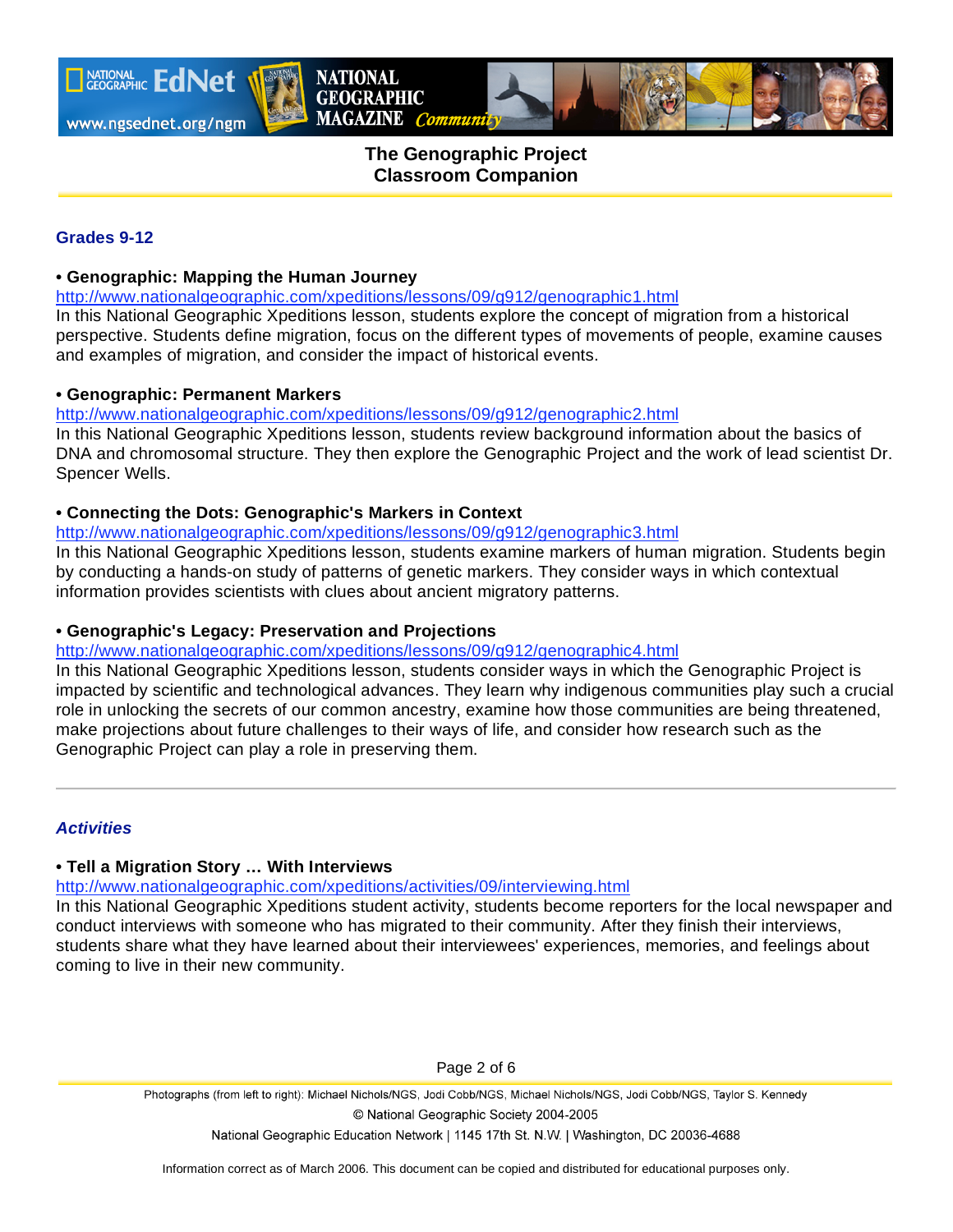

**TAATIONAL EdNet** 

# **The Genographic Project Classroom Companion**

### **• Tell a Migration Story…with Maps**

### http://www.nationalgeographic.com/xpeditions/activities/09/

In this National Geographic Xpeditions student activity, students share information about migration in their communities by planning and creating migration maps. After learning about mental maps and mapmaking in general, they create their own maps to illustrate how migration has helped to shape their local areas.

### **• Tell a Migration Story…With Photos**

### http://www.nationalgeographic.com/xpeditions/activities/09/photography.html

**NATIONAL GEOGRAPHIC** 

MAGAZINE Community

In this National Geographic Xpeditions activity, students take pictures that tell the story of their community's cultural heritage and the story of human migration that is unique to their area. They consider how they can tell a story with a sequence of photographs, and then put their thoughts into action by creating photo essays.

# *Magazine Articles*

# **• The Dawn of Humans—Who Were the First Americans?**

http://www.nationalgeographic.com/ngm/0012/feature3/index.html?

From the December 2000 *National Geographic*: Who were the first Americans? It's an open question as archaeologists weigh the newest evidence. Includes an article excerpt, photo gallery, map, and more.

# • **Family Ties—Dmanisi Find**

# http://www7.nationalgeographic.com/ngm/0504/feature2/index.html

From the April 2005 *National Geographic* magazine: Our ancestors had already ventured out of Africa 1.8 million years ago—and settled in the republic of Georgia. This online feature includes an article excerpt, photo gallery, map, and more.

# • **Georgian Skull Find**

# http://magma.nationalgeographic.com/ngm/0208/feature1/

From the August 2002 *National Geographic* magazine: This 1.75-million-year-old skull from the republic of Georgia might have belonged to one of the first humans to leave Africa. And it doesn't look anything like what scientists thought it would. Includes article excerpt, photo gallery, a map, and more.

#### **• The Greatest Journey**

#### http://www7.nationalgeographic.com/ngm/0603/feature2/

From the March 2006 *National Geographic*: Genetic trails left by our ancestors are leading scientists back across time in an epic discovery of human migration. Includes an article excerpt, a map, video, and more.

# • **The Map of Us All**

http://www.nationalgeographic.com/adventure/0508/excerpt1.html?fs=www3.nationalgeographic.com From *National Geographic Adventure*: Spencer Wells is risking life and limb to collect DNA from the most isolated, remote peoples on the planet. Five years, 100,000 samples, and 40 million dollars later, he'll have a new road map to human history.

Page 3 of 6

Photographs (from left to right): Michael Nichols/NGS, Jodi Cobb/NGS, Michael Nichols/NGS, Jodi Cobb/NGS, Taylor S. Kennedy © National Geographic Society 2004-2005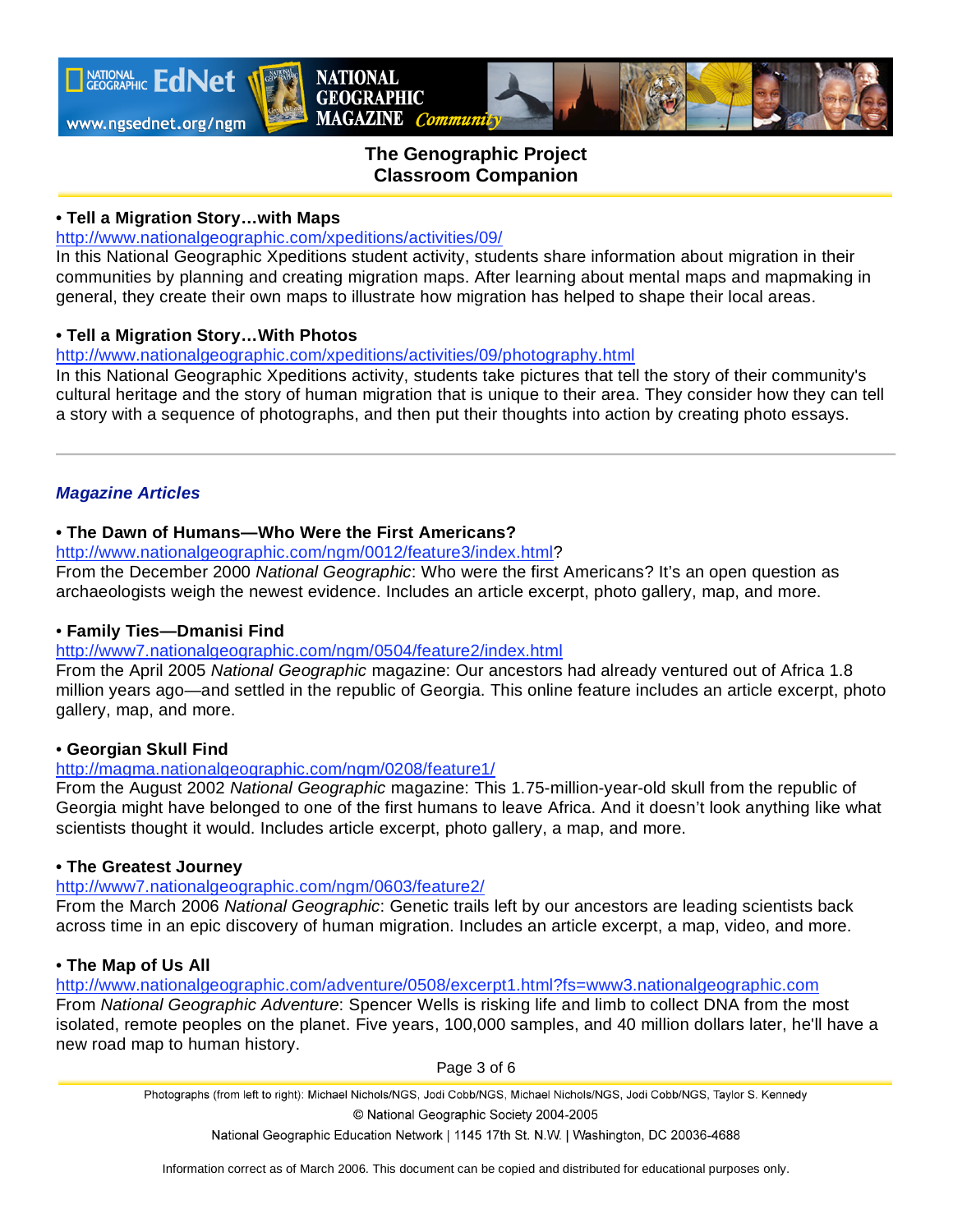

**TAATIONAL EdNet** 

# **The Genographic Project Classroom Companion**

### **• Meet the Family**

http://www7.nationalgeographic.com/ngm/0603/feature2/online\_extra.html Curious about unexpected Genographic Project matches to her DNA, *National Geographic* magazine writer Cassandra Franklin-Barbajosa set out to learn more about her "genetic cousins."

### • **The People Time Forgot**

http://www7.nationalgeographic.com/ngm/0504/feature1/index.html

**NATIONAL GEOGRAPHIC** 

MAGAZINE Community

From the April 2005 *National Geographic* magazine: Diminutive hominins make a big evolutionary point: Humans aren't exempt from natural selection. This online feature includes an article excerpt, a photo gallery, multimedia, and more.

### • **Who Were the Phoenicians?**

#### http://magma.nationalgeographic.com/ngm/0410/feature2/index.html?

From the October 2004 *National Geographic* magazine: We know they dominated sea trade in the Mediterranean for 3,000 years. Now DNA testing and recent archaeological finds are revealing just what the Phoenician legacy meant to the ancient world—and to our own. This online feature includes an article excerpt, photo gallery, map, and more.

# *Maps*

#### **• Africa Map**

http://mapmachine.nationalgeographic.com/mapmachine/viewandcustomize.html?task=getMap&themeId=p85

#### **• World Map**

http://mapmachine.nationalgeographic.com/mapmachine/viewandcustomize.html?task=getMap&themeId=p5

# **• Africa (Outline Map)**

http://www.nationalgeographic.com/xpeditions/atlas/index.html?Parent=africa&Mode=d&SubMode=w

# **• World (Outline Map**)

http://www.nationalgeographic.com/xpeditions/atlas/

# *News Articles*

#### **• Genographic Project News Archive**

http://news.nationalgeographic.com/news/genographic.html

See all National Geographic News articles relating to the Genographic Project.

Page 4 of 6

Photographs (from left to right): Michael Nichols/NGS, Jodi Cobb/NGS, Michael Nichols/NGS, Jodi Cobb/NGS, Taylor S. Kennedy

© National Geographic Society 2004-2005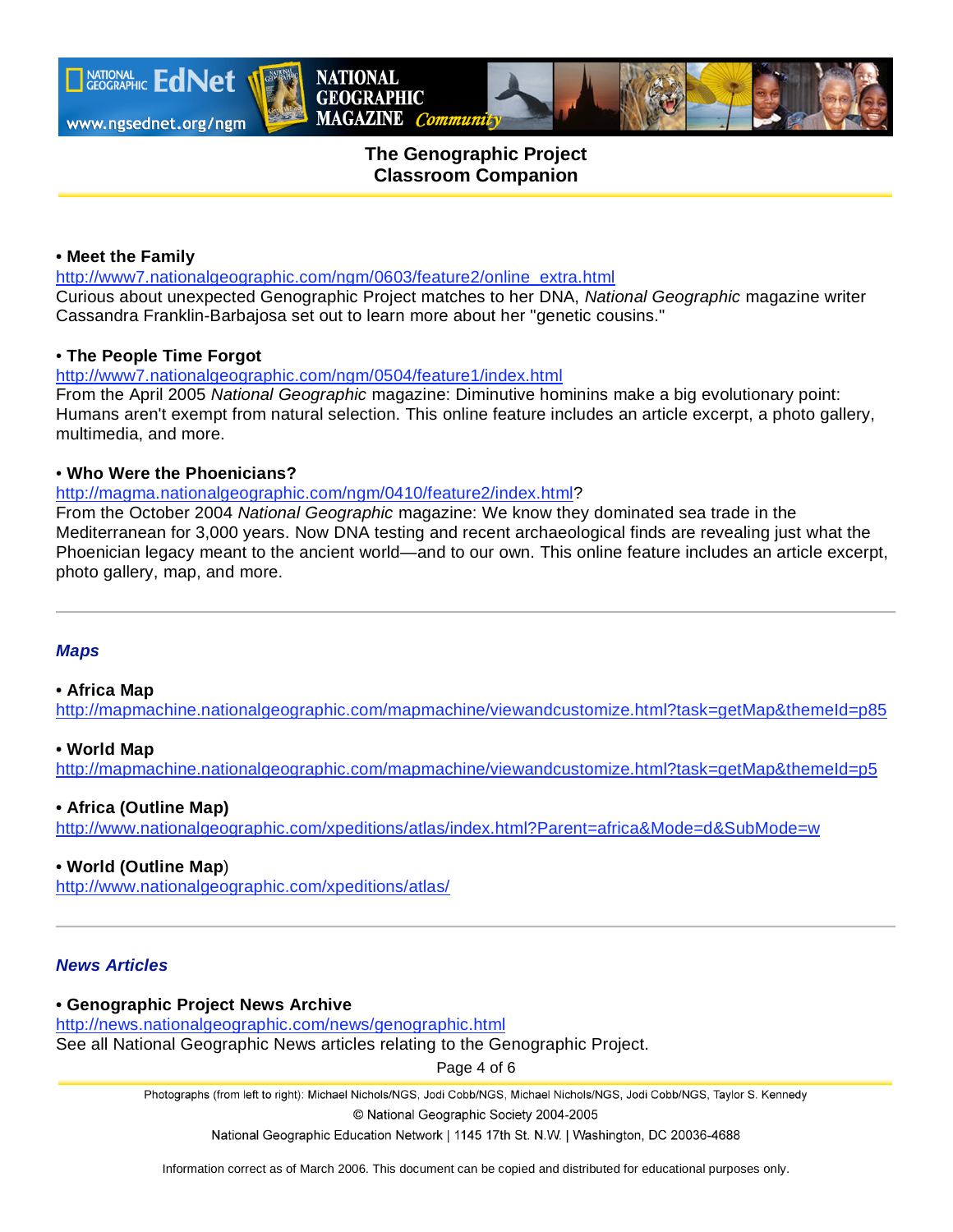

# **The Genographic Project Classroom Companion**

### • **Global Gene Project to Trace Humanity's Migrations**

http://news.nationalgeographic.com/news/2005/04/0413\_050413\_genographic.html

**NATIONAL GEOGRAPHIC** 

MAGAZINE Community

New DNA studies suggest that all humans descended from a single African ancestor who lived some 60,000 years ago. To uncover the paths that lead from him to every living human, the National Geographic Society today launched the Genographic Project at its Washington, D.C., headquarters.

#### • **Human Genome Shows Proof of Recent Evolution, Survey Finds**

http://news.nationalgeographic.com/news/2006/03/0308\_060308\_evolution.html Signs of recent evolution by natural selection are widespread across the human genome, experts say.

#### • **Millions of Men May Be Descended From Irish King, Study Says**

http://news.nationalgeographic.com/news/2006/01/0120\_060120\_irish\_men.html Up to three million men living around the world today could be descended from a fifth-century Irish king, according to a new study.

### • **Neandertals Hunted as Well as Humans, Study Says**

http://news.nationalgeographic.com/news/2006/01/0125\_060125\_neanderthal.html

Drawing on evidence from animal remains—largely the bones of a mountain goat species called the Caucasian tur—scientists have determined that Neandertals were as capable hunters as the modern humans who later lived in the area.

#### *Photos*

### **• Dmanisi Find**

http://www7.nationalgeographic.com/ngm/0504/feature2/gallery1.html See photos of a *Homo erectus* discovery in the republic of Georgia.

#### **• Footsteps of My Ancestors**

http://www.nationalgeographic.com/traveler/photos/genographic0510/genographic\_gallery.html From *National Geographic Traveler* magazine: After a DNA analysis reveals his ancestors' migration route, American traveler Donovan Webster goes on a quest to meet his relatives in Africa, Uzbekistan, and beyond. Famed photographer Steve McCurry captures it all.

### **• Georgian Skull Find**

http://magma.nationalgeographic.com/ngm/0208/feature1/zoom1.html See images from the August 2002 *National Geographic* magazine article.

#### • **The People Time Forgot**

http://www7.nationalgeographic.com/ngm/0504/feature1/gallery1.html See images from the *National Geographic* magazine article detailing the discovery of hominins on the Indonesian island of Flores.

Page 5 of 6

Photographs (from left to right): Michael Nichols/NGS, Jodi Cobb/NGS, Michael Nichols/NGS, Jodi Cobb/NGS, Taylor S. Kennedy © National Geographic Society 2004-2005